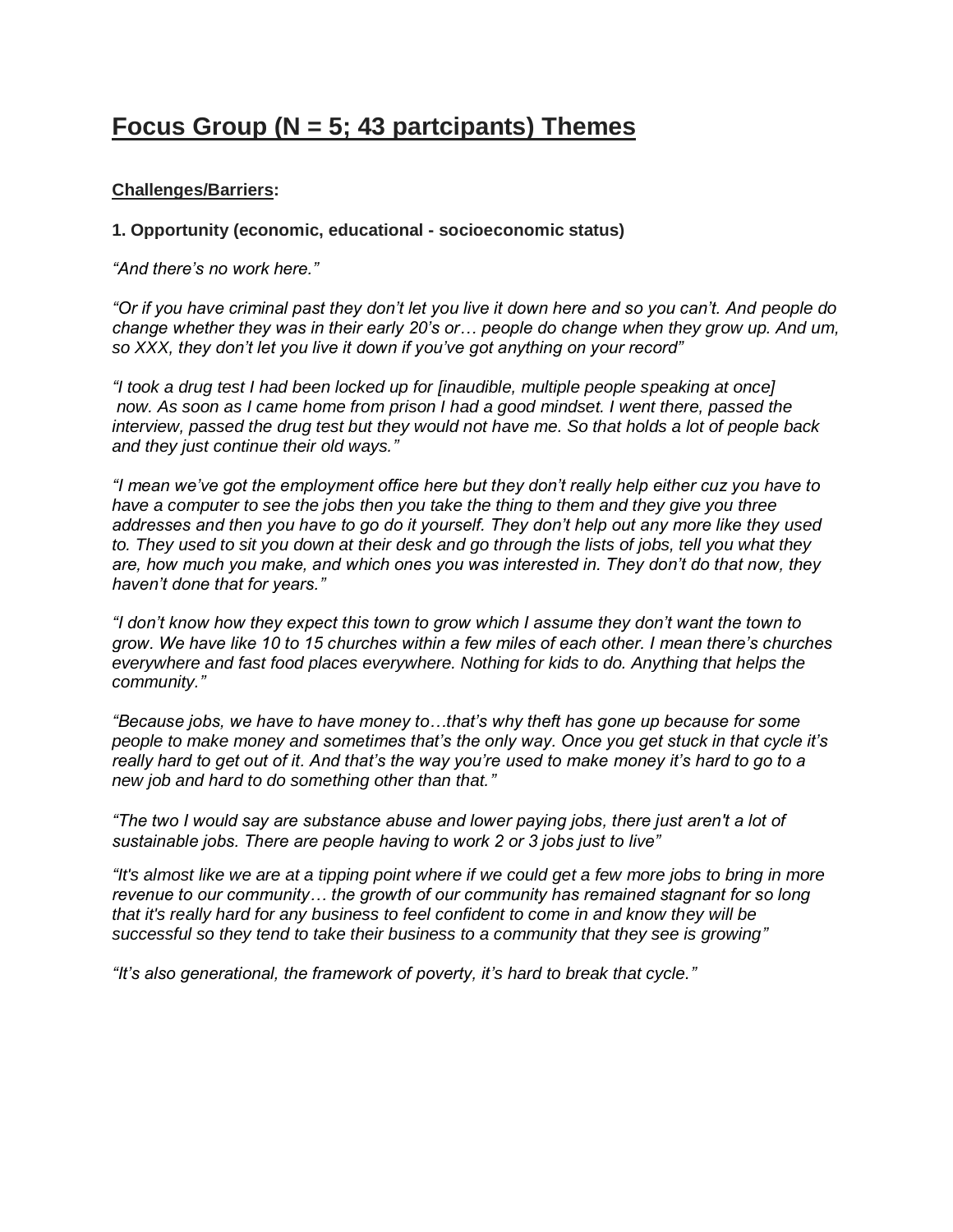*"Then it's the generational thing, if mom and dad didnt go to school then they probably aren't going to go either and we tend to see large family groups here, we aren't from here either but it seems like there are only a few last names, because they are all related and they tend to stay in this county where there's not opportunities for higher education because all that's here is a technical school, and there aren't any higher paying jobs, it's mostly blue collar and factory work."*

*"They have had families, and they have had families and all through the years and no one has really gone to college, when they get into Baxters which is a huge employer for McDowell county, they make good money right out of high school so there is not incentive to get any higher education because I can just go work at Baxter's for a decent salary and as time goes on they had good money at 20 years old, but as you get family, a mortgage, a house, and debt, that money doesn't go as far as it did before."*

*"McDowell County is known as the meth headquarters of western North Carolina. There's so much of that sort of stuff and there are plenty of really good people in this community and stuff like that gives it a really bad name"*

*"Places like the church and the YMCA, they are trying to make it more available to people, but then that kind of stems into another thing where there is a lack of transportation to actually get to those places to get the healthy food."*

*"It's also that we don't give parents enough credit as well, a lot of people… we do have parents who struggle to make ends meet and some are working two jobs… their priority is not going out and exercising, its putting food on the table and a roof over their heads. It would be a very unusual thought for them to go out and exercise because, they have to go out and do this in order to keep this going and I have to do this to keep this going… so i want to take up for some of the parents too because we do have some deadbeat parents but we also have single moms who are working two jobs and trying to keep a roof over their head….."*

*"A lot of people looking for jobs and low income housing."*

*"My daughter went to college for two years at Virginia college and got a degree in paralegal but she can't use it here in McDowell County. There's no jobs here for paralegal [inaudible] unless she goes to Charlotte or Raleigh or something like that, I don't reckon there's any jobs like that here in Marion. She's working at Dollar Tree."*

### **2. Access (transportation, food, healthcare, entertainment)**

*"There's no public transit here. Yeah if you don't own a vehicle it's kind of hard to get anywhere and you'll have to walk a lot."*

*"There are two taxi companies in town, they don't work past 5 p.m. and if you're with the transportation with DSS, with the shelter here, it takes one hour to get to Walmart, one hour to get it all done, one hour, one day, and that's it."*

*"It's there but it's limited, I feel limited with being a senior to begin with, and then on top of that when you go out there is limitation on your movement and what you can accomplish I don't have a car, I have a husband and neither one of us can really get anywhere because we don't drive."*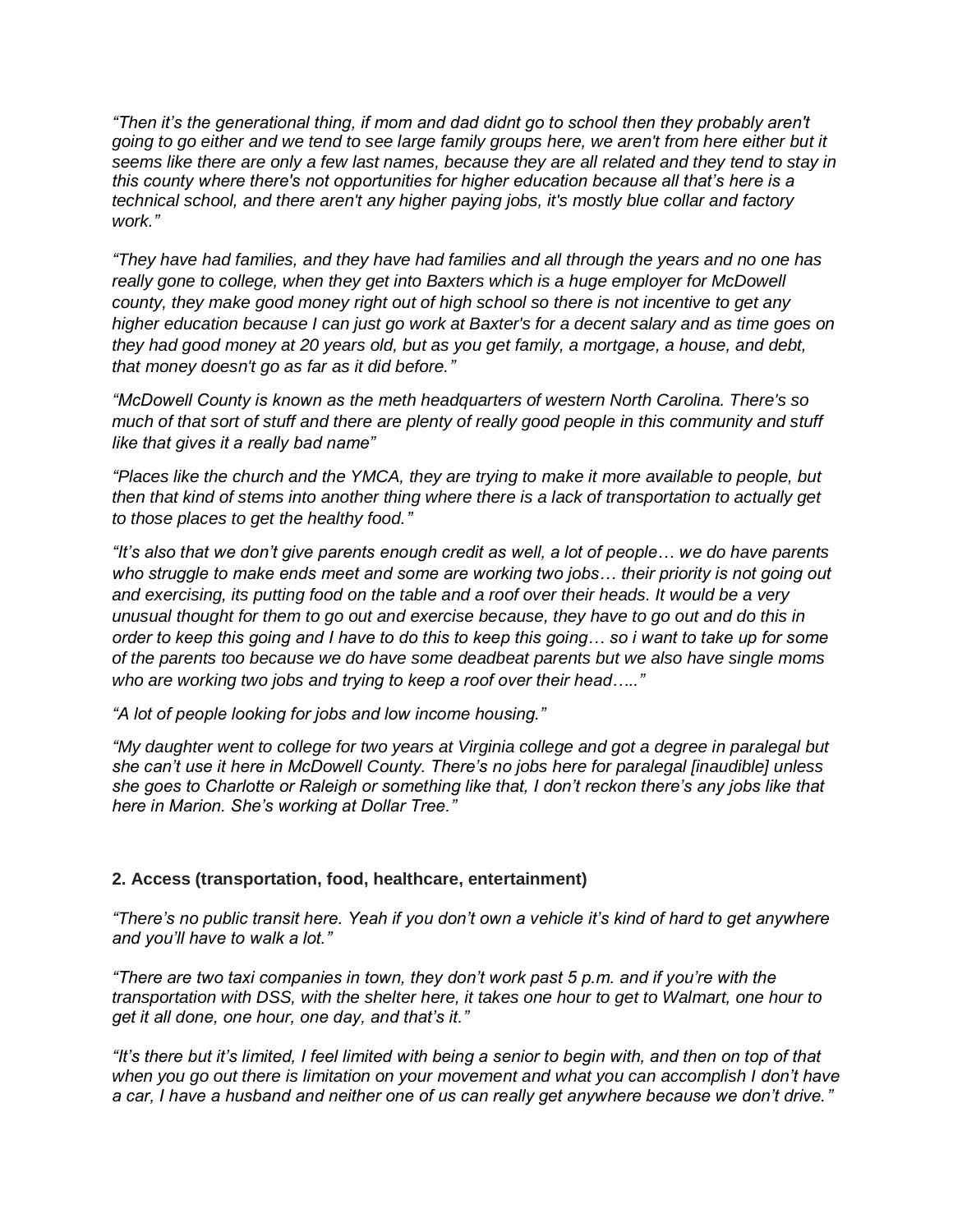*"There's nothing really for youth to do, we have a bowling alley, but I mean is there anything else for the youth to do?..... Well the schools offer their sports programs and things, but again I know some people, my son in law was a coach for the little kids for a long time, I assume they still have those things here now, they have basketball games, baseball, soccer, but you have to sign up for them and maybe some of the children don't have transportation to go to those things. There is a hindrance for them getting there."* 

*"I think McDowell County does need some more resources because comparing them to say Buncombe County and other counties around they don't have the adequate doctors and nursing staff."*

*"They don't have rheumatologist in McDowell County do they? The closest one is in Asheville. That is a hard thing for people in my program, because people don't have a lot of money on their own anyways, so the doctors that are around are…"*

*"McDowell County doesn't have a pediatric dentist, the closest one is in Asheville."*

*"I mean a hospital has to see you regardless but if you don't have insurance they won't give you the best care. And if you get a prescription you may not be able to afford it. I can't get food stamps, Medicaid, housing, anything. I've been in a lot much trouble in the past I'm disqualified. But people change and they should understand that I think."*

*"Just that the health care is so expensive."*

*"The access we have to processed food is really great in the county unfortunately..."*

*"…until recently, no public transportation, and even what we have starting now is fairly limited so the folks in a 10 mile radius from the town center… the further out you go... we have a huge county and there are so many people living in so many places, you don't even know that they're tucked back in there. They would not probably have access, if they get a ride to the grocery store, that is good for them, they're not gonna go… hey can we stop by the produce stand on Tuesday afternoon? Or go to the farmers market. So for sure the folks that live in the more rural areas of this county."*

#### **3. Health outcomes (substance abuse/addiction, obesity/diabetes)**

*"I really believe it's obesity, sorry, but people think I'm skinny, but I'm not, I'm at a good weight and I've disciplined myself, being a diabetic, I didn't just starve myself for 15 years, but there are diabetics around me that are eating everything, they aren't taking care of themselves, so they are getting into real health problems later in life, I want to stay well, but that seems to be a great problem, just nationwide,…."*

*"I'm going to go back to not having anything to do for the youth, I'm not talking about… there is a bar… they will drink and go get high, there is nothing else for us to do, that are mommy aged… the 18 to 45 age. Everyone wants to do the same…"*

*"We all think the same, I'm getting old, but I still want to do the same things I did when I was a kid, but addiction is such a problem because… meth and crack, they took over! They took over, they take over your life and… I became non-productive, I lost everything… I lost it all twice!*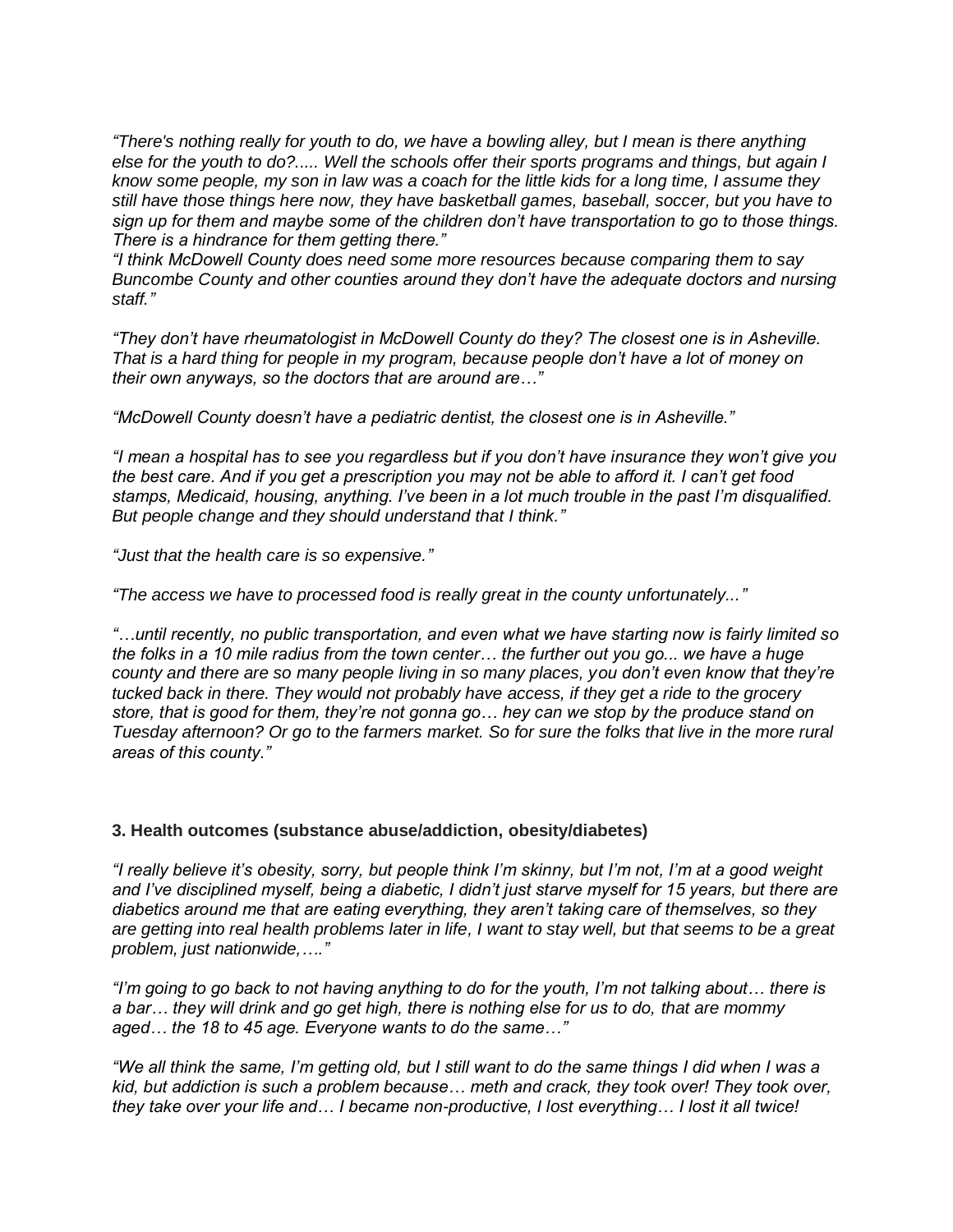*Here I am starting over, there are so many people out there that are still using… it's just a terrible thing in our society, and heroin, they have even got a ribbon up because there is so much overdosing on opiates and heroin."* 

*"That's why we have children out here. The drugs…they're bad. Our kids are getting suspended from school for drugs, they gotta get from somewhere and I understand all that. But then we go into that repetitive cycle of the parents are coming home from prison with a good amount of [inaudible] but then getting on back down."*

*"There's a lot of obesity because of all the fast food."*

*"Drugs. I know a lot of people that don't live in this county but know of this county and the most drug-infested county there is."*